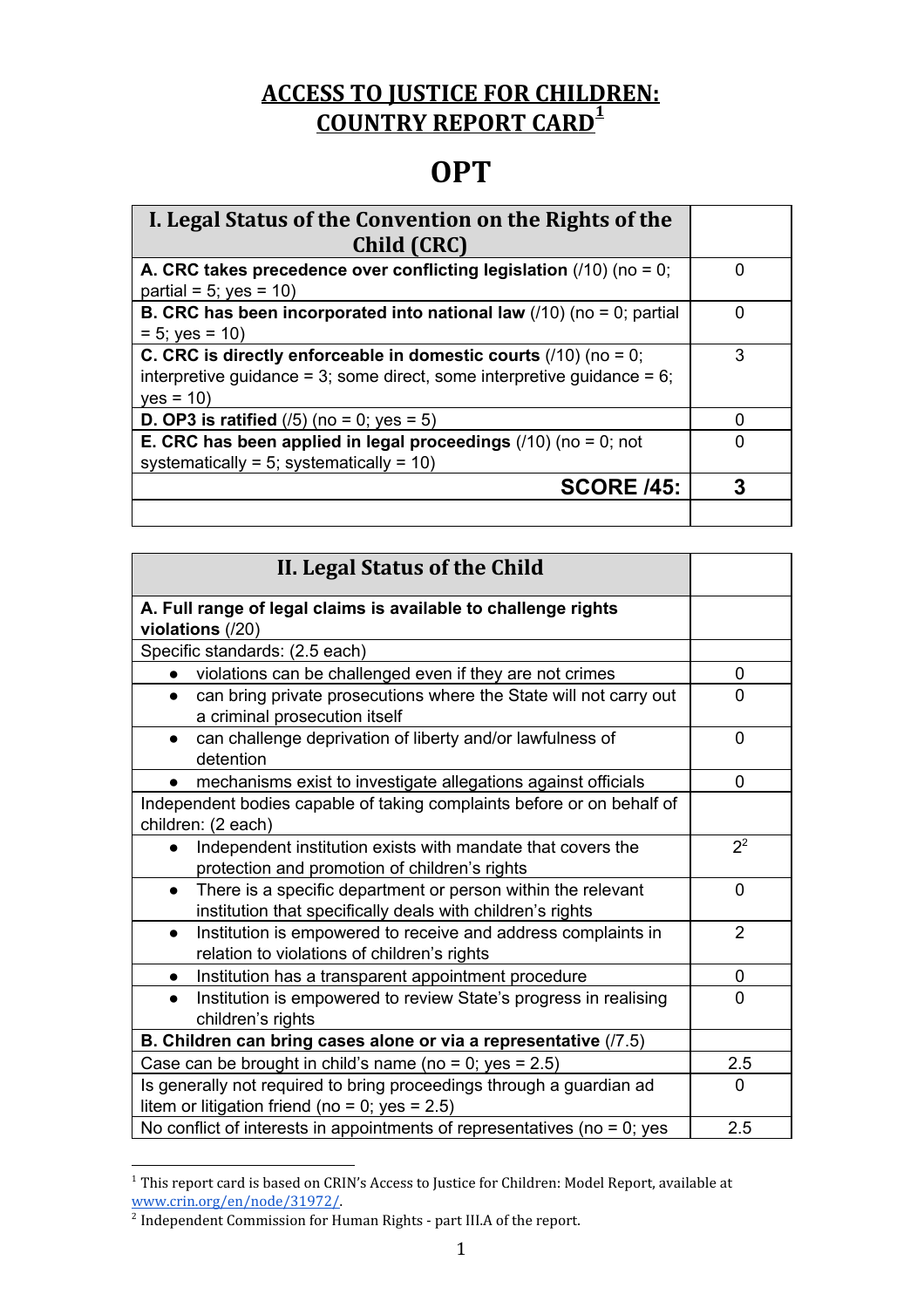| $= 2.5$                                                                                                                                       |               |
|-----------------------------------------------------------------------------------------------------------------------------------------------|---------------|
| C. Parents/guardians can bring cases on behalf of very young                                                                                  |               |
| children (/10)                                                                                                                                |               |
| Parents' ability to act on behalf of child is tempered by the principle of<br>the best interests of the child (no = 0; partial = 5; yes = 10) | $\Omega$      |
| D. Children/representatives are eligible for free legal assistance                                                                            |               |
| (730)                                                                                                                                         |               |
| Settings: (2 each)                                                                                                                            |               |
| civil                                                                                                                                         | 0             |
| criminal                                                                                                                                      | 2             |
| administrative                                                                                                                                | $\Omega$      |
| family                                                                                                                                        | 0             |
| all other judicial settings                                                                                                                   | 0             |
| Right to a lawyer of own choosing (no = 0; yes = 5)                                                                                           | 0             |
| Right to lawyer with experience commensurate with nature of claim /                                                                           | 0             |
| offence (no = $0$ ; yes = $5$ )                                                                                                               |               |
| Right to legal aid throughout the criminal process from arrest to trial                                                                       | 5             |
| and appeal (no = 0; partial = 5; yes = $10$ )                                                                                                 |               |
| E. No further legal limitations/conditions on                                                                                                 | $\mathcal{P}$ |
| children/representatives bringing, running or settling cases (/5)                                                                             |               |
| (deduct 1 for each limitation/condition)                                                                                                      |               |
| <b>SCORE /72.5:</b>                                                                                                                           | 18            |
|                                                                                                                                               |               |

| III. Challenging Children's Rights Violations                                         |                |
|---------------------------------------------------------------------------------------|----------------|
| A. Children have complete access to all courts, complaints                            |                |
| mechanisms (/10)                                                                      |                |
| Settings: (2.5 each)                                                                  |                |
| criminal                                                                              | $\Omega$       |
| civil                                                                                 | 2.5            |
| administrative<br>$\bullet$                                                           | 0              |
| informal, customary or alternative justice mechanisms available<br>where appropriate  | $2.5^3$        |
| B. Courts have broad powers to remedy rights violations (/16)                         |                |
| Remedies: $(2 \text{ each})^4$                                                        |                |
| restitution                                                                           | 0              |
| compensation                                                                          | $\overline{2}$ |
| stop the enforcement of a law                                                         | 0              |
| stop the enforcement of subsidiary legislation<br>$\bullet$                           | $\Omega$       |
| order government to take steps to prevent a violation                                 | 0              |
| launch investigation OR bring proceedings at the court's<br>$\bullet$<br>initiative   | $\Omega$       |
| guarantee non-repetition                                                              | $\Omega$       |
| repeal of law (partial $= 1$ )                                                        | O              |
| C. Widespread violations can be challenged without naming<br>individual victims (/10) |                |

<sup>3</sup> Prevalent use of religious courts in the Occupied Palestinian Territories.

<sup>4</sup> In the West Bank, criminal charges against Palestinians are regularly dealt with by military tribunals, which are subject to the Israeli Supreme Court's appellate powers and a wide range of remedies. It is very much unclear what the remedial powers of the PA court system are, but it is highly likely that compensation is available as a minimum source of remedy.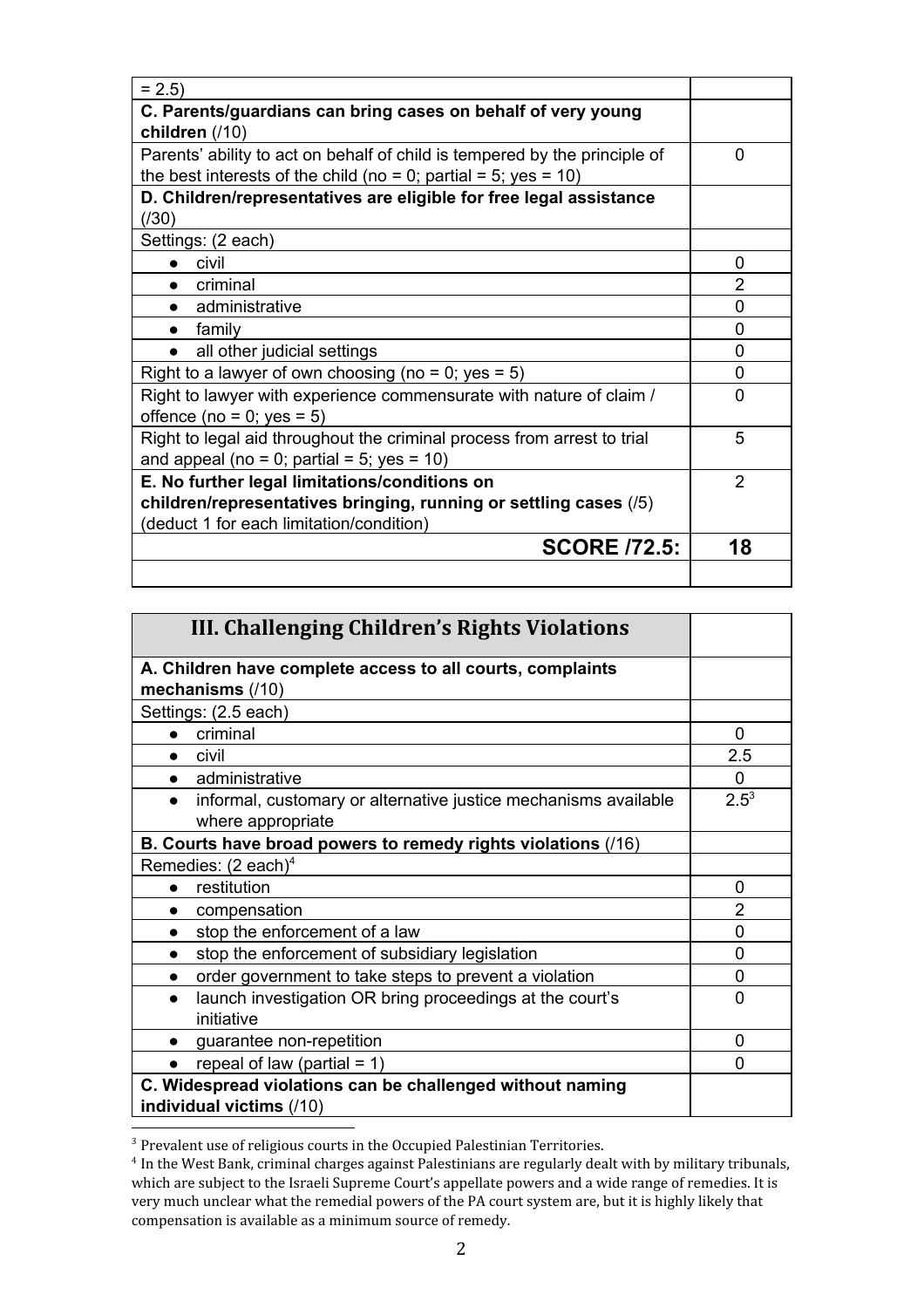| Named victims are not required (no = 0; partial = 5; yes = 10)                |     |
|-------------------------------------------------------------------------------|-----|
| D. Children can file group litigation to challenge multiple                   |     |
| violations (/10)                                                              |     |
| Group and collective litigation available (no $= 0$ ; partial (selected types | 0   |
| of actions only) = 2.5; yes = $7.5$ )                                         |     |
| Courts have the power to combine cases to offer clear, consistent             | 2.5 |
| pronouncements of the law (no = 0; yes = $2.5$ )                              |     |
| E. Non-governmental organisations can file, intervene in cases                |     |
| (/10)                                                                         |     |
| Can file (no = 0; yes = $7.5$ )                                               |     |
| Can intervene (no = $0$ ; yes = 2.5)                                          | 2.5 |
|                                                                               |     |
| <b>SCORE /56:</b>                                                             | 10  |
|                                                                               |     |

| <b>IV. Practical Considerations</b>                                                               |                |
|---------------------------------------------------------------------------------------------------|----------------|
| A. Venue (/5)                                                                                     |                |
| Formal restrictions relaxed as necessary and appropriate (no = $0$ ;                              | 0              |
| partial = $2.5$ ; yes = $5)$                                                                      |                |
| B. Legal aid / costs (/5)                                                                         |                |
| Court fees and case related expenses are not payable (no = $0$ ; yes = $5$ )                      | 0              |
| C. Pro-bono / financing (/10)                                                                     |                |
| Active legal and bar associations that offer pro-bono representation (no                          | 5 <sup>5</sup> |
| $= 0$ ; yes $= 5$ )                                                                               |                |
| Systematic procedures to promote pro-bono (no = 0; yes = $5$ )                                    | 0              |
| D. Timing $(10)$                                                                                  |                |
| Limitation periods do not begin to run until a child reaches the age of 18<br>$(no = 0; yes = 5)$ | $\overline{0}$ |
| No time limitation period for "serious violations of international                                | 0              |
| humanitarian law" (no = 0; yes = $5$ )                                                            |                |
| <b>E. Evidence (/7.5)</b>                                                                         |                |
| Children may testify or give evidence in court proceedings (no $= 0$ ; yes                        | 0              |
| $= 2.5$                                                                                           |                |
| Opportunity to give evidence not under oath where this is not                                     | 0              |
| understood (no = 0; yes = $2.5$ )                                                                 |                |
| Child friendly procedures to facilitate the giving of evidence (no = $0$ ; yes<br>$= 2.5$         | $\mathbf 0$    |
| F. Resolution (/10)                                                                               |                |
| Cases involving children are resolved without undue delay (no = $0$ ;                             | 0              |
| partial = $5$ ; yes = 10)                                                                         |                |
| <b>G. Appeal (/10)</b>                                                                            |                |
| Children have right to appeal (no = 0; partial = 5; yes = 10)                                     | 5              |
| H. Impact and follow-up (/10)                                                                     |                |
| Judicial decisions are enforced and respected (no = 0; partial = 5; yes =<br>10)                  | $\overline{0}$ |
| I. Privacy $(10)$                                                                                 |                |
| Privacy of children involved in legal proceedings guaranteed by law;                              | 0              |
| public can be excluded; personal details unpublished (no = 0; yes = 10)                           |                |
| J. Right to be heard (/10)                                                                        |                |

 $^{\rm 5}$  There are certain NGOs that partake in offering various kinds of legal assistance.